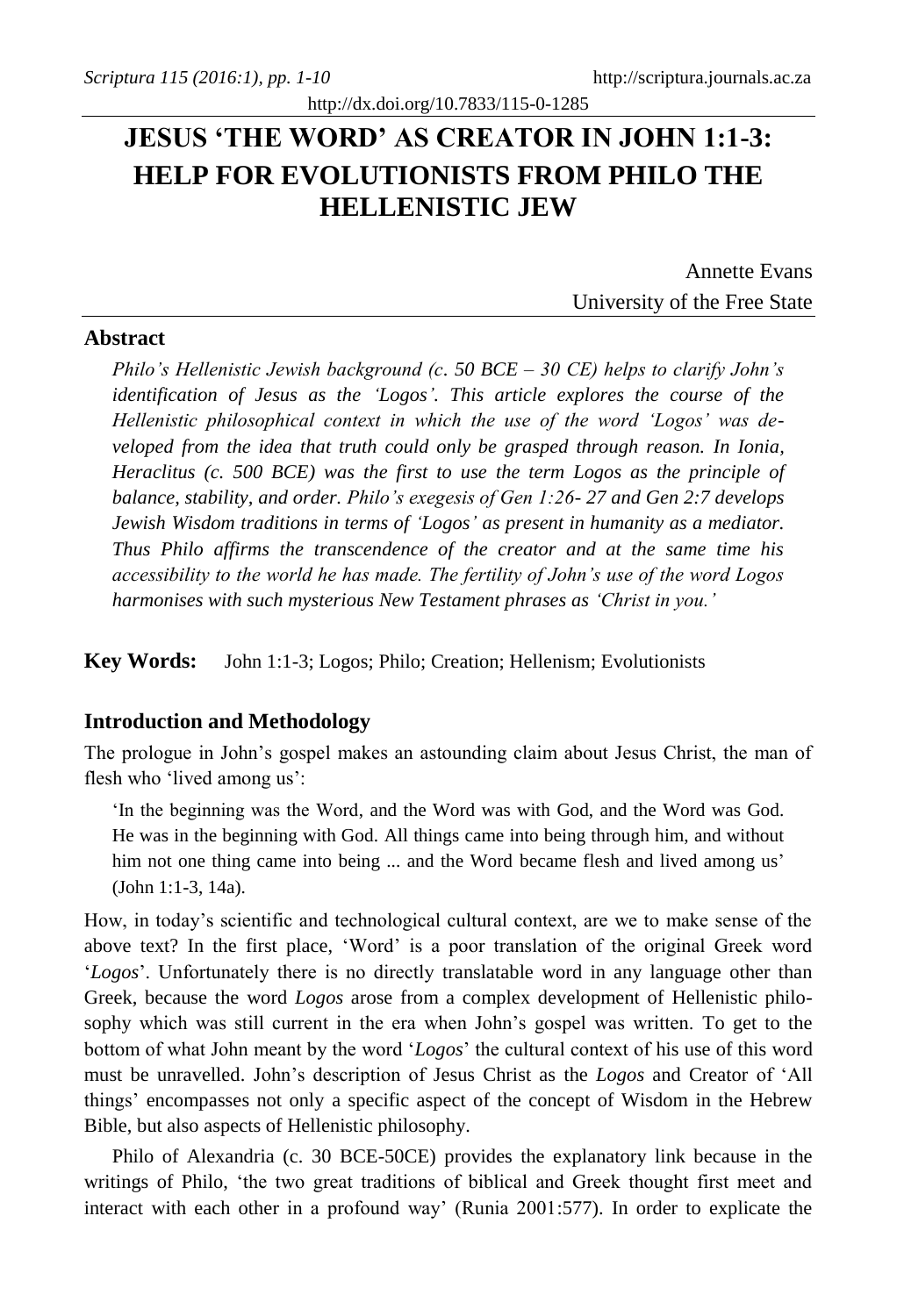connection from Philo's combination of the biblical concept of creation of the world with his understanding of Hellenistic philosophy to John's use of the word *Logos*, the following *modus operandi* was followed. Firstly, the development of the original Greek word *Logos* was traced back to its origin in the Greek philosopher Heraclitis (c. 550-480 BCE). Secondly, the connection between the concept in the Hebrew Bible of Wisdom as implicated in God's creation of the world was explored in terms of Proverbs 8. Thirdly, the relevant writings of Philo, the devout Hellenistic Jew, were read closely to gain an understanding of how John could use the word *Logos* in the sense of Creator of 'All things.'

Hence this article takes a linguistic and theological approach briefly to present relevant aspects of ancient Greek philosophy and of the biblical concept of Wisdom as portrayed in Proverbs 8, both in the Hebrew Bible and the LXX. Pertinent excerpts from Philo's exegesis of Gen 1:26, 27 and 2:7 in terms of Hellenistic philosophy are presented in order to demonstrate coherent connections to John's concept of Jesus Christ as the pre-existent *Logos* and Creator.

### **Ancient Greek Philosophy**

Alexander (2003:4) suggests that the debate about the creation of the world spread westwards to become a generalised search in the ancient Near East for an overarching concept of the underlying order which was believed to be common to all things in the physical world. For instance, more than five hundred years before the birth of Christ, Pythagoras (c.532 BCE) had so carefully observed natural phenomena that, by applying abstract reasoning to his observations he arrived at the realisation that the world was a sphere. It was his combination of close observation of nature with a preoccupation with geometry that enabled him to discover the simple numerical relations of musical intervals. At about the same time in Ephesus, the philosopher Heraclitus (c.550-480 BCE) propounded the idea that the opposites so clearly perceptible in the world, are actually in balance and stability in an orderly way. He came to the conclusion that the world is a balanced adjustment of opposing tendencies so that even though all things are in flux, behind the strife between opposites is a hidden harmony. Heraclitus named this principle of balance, stability, and order, the *Logos*.

By the time that Socrates (470-399 BCE) was born in 470 BCE the fundamental principle of Greek thought, that the universe is orderly, was well established. In harmony with that principle, Socrates believed that mankind's ability to reason was the only solid foundation for knowledge. His pupil Plato (428-347 BCE), like Heraclitus, recognised the flowing quality of everything tangible in nature, but he was concerned with what is eternal and immutable, not only in nature but also in society and in morals. True to the already established Greek tradition, Plato asserted that 'reason', as opposed to 'feeling', is the only way of gaining true knowledge because reason expresses what is eternal and universal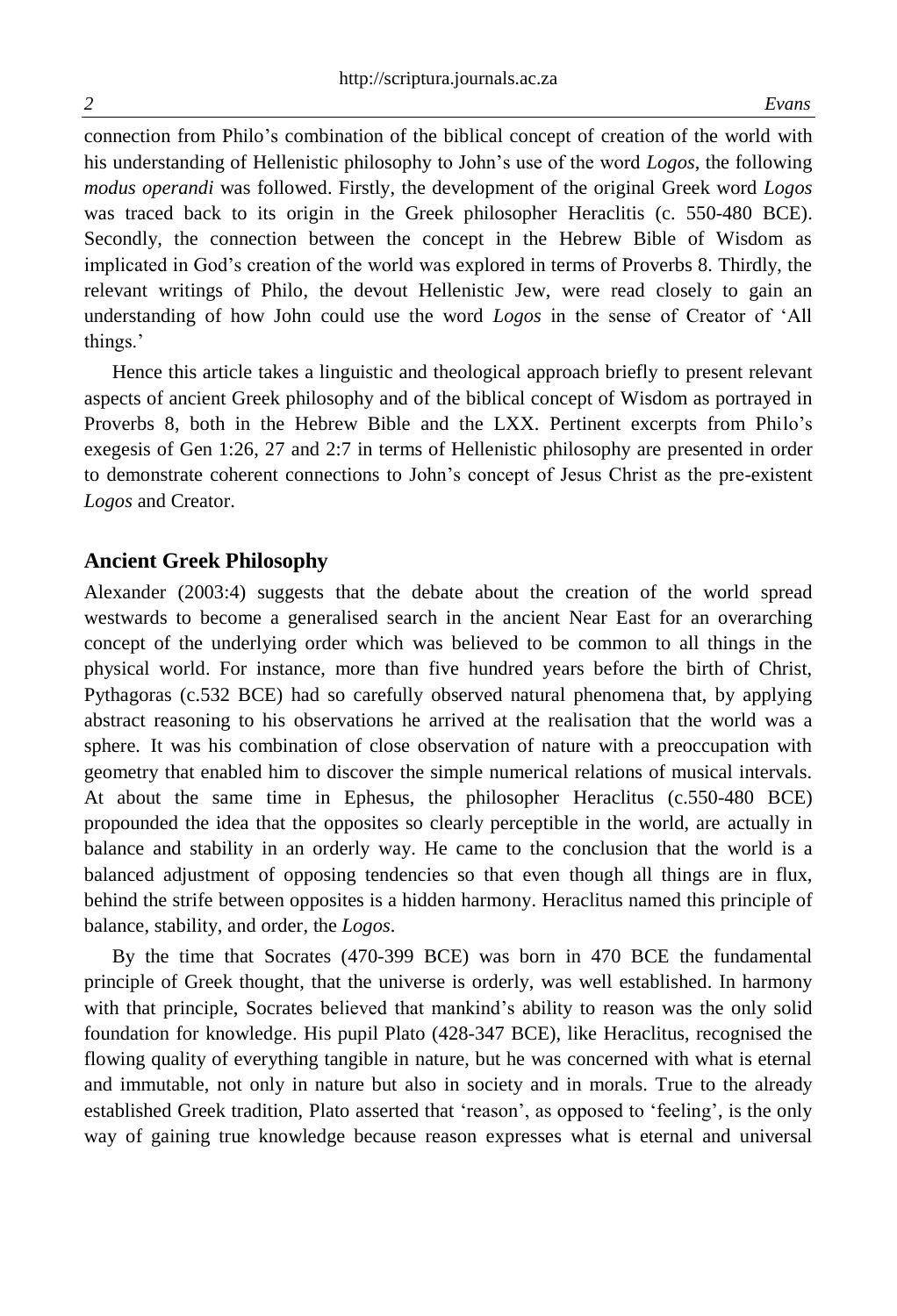http://scriptura.journals.ac.za

*Jesus 'the Word' as Creator in John 1:1-3: Help for Evolutionists from Philo the Hellenistic Jew 3*

(Gaarder 1995:54-55, 65-69).<sup>1</sup> Plato's pupil Aristotle (384-322 BCE) considered mankind to be at the top of a 'scale' of living beings because mankind has the ability to think rationally, and therefore has a spark of divine reason. This idea provides the crucial link to Philo's exegesis of Gen 1:26-27.

Diachronically, the next major development in Greek philosophy that is of relevance is early and Middle Stoicism, which arose in c. 335 BCE. By then Alexander the Great had conquered virtually the entire ancient Near East and the influence of Hellenism was everywhere. Stoicism upheld Plato's claim that what is eternal and immutable is that which is attained by reason, rather than the senses. Consequently Heraclitus's concept of the *Logos* as the spark of divine reason which every human being possesses came to prominence. Stoic philosophy propounded the belief that in order to achieve perfection, mankind should live in accord with rational nature. Because it is the rationality of the *Logos* that maintains order, balance and stability, the correct and fitting act was to be controlled by the *Logos*. Consequently the *Logos* came to be viewed as a god (Ferguson 1993:336). It must be noted that in Stoicism the *Logos* was an impersonal god – for Stoicism the goal of humanity was self-liberation (Ferguson 1993:336-337).

The Stoics claimed that because mankind has the ability to reason, the *Logos* is an inherent quality possessed by every human being; in other words, each person has part of the *Logos* within him/herself. Over the next two hundred years in Stoic circles the term *Logos* was understood as a link which connected the Absolute with the world and humanity. The chief Stoic, Posidonius, lived during the century before the birth of Christ (c.135 BCE-c.50 BCE). He was interested in causation and observed the natural world very closely. For instance, it was Posidonius who discovered the effect of the moon on the tides by correlating the heights of the tide with the phases of the moon. Consequently, he came to the conclusion that there is a sympathetic relationship between all parts of the world.<sup>2</sup> Under Posidonius's influence the term *Logos* became widespread because of the desire to conceive of God as transcendent and yet immanent at the same time (Goodenough 1969:139).

## **Wisdom and Creation in the Hebrew Bible**

 $\overline{a}$ 

The 'wisdom writings,' Job, Proverbs, Ecclesiastes, *Ben Sirach* and *Wisdom of Solomon* generally reflect the dominant concerns of how to deal with daily experience and how to

<sup>&</sup>lt;sup>1</sup> Bertrand Russell (1960:23) surmised that Pythagoras's application of abstract reasoning to numerical relations is probably what led to the notion that all things are number, which led to Plato's 'theory of ideas' or 'universals' – that it is only the 'intelligible' that is real, perfect, and eternal, and not that perceived by the senses.

 $\overline{2}$ Posidonius spoke of the sun as a 'life-giving force', a major element of Egyptian mythology. See notes 4, 5. Posidonius saw the cosmos as an ordered world with graduated levels of being, and wrote a work about beings intermediate between human and divine. None of his writings are extant, but they are often referred to in later works. He represented a return to Plato and Aristotle to the extent that Strabo said he was 'always Aristotelizing'. Although Posidonius was not a mystic, he facilitated the development of mysticism (Ferguson 1993:341).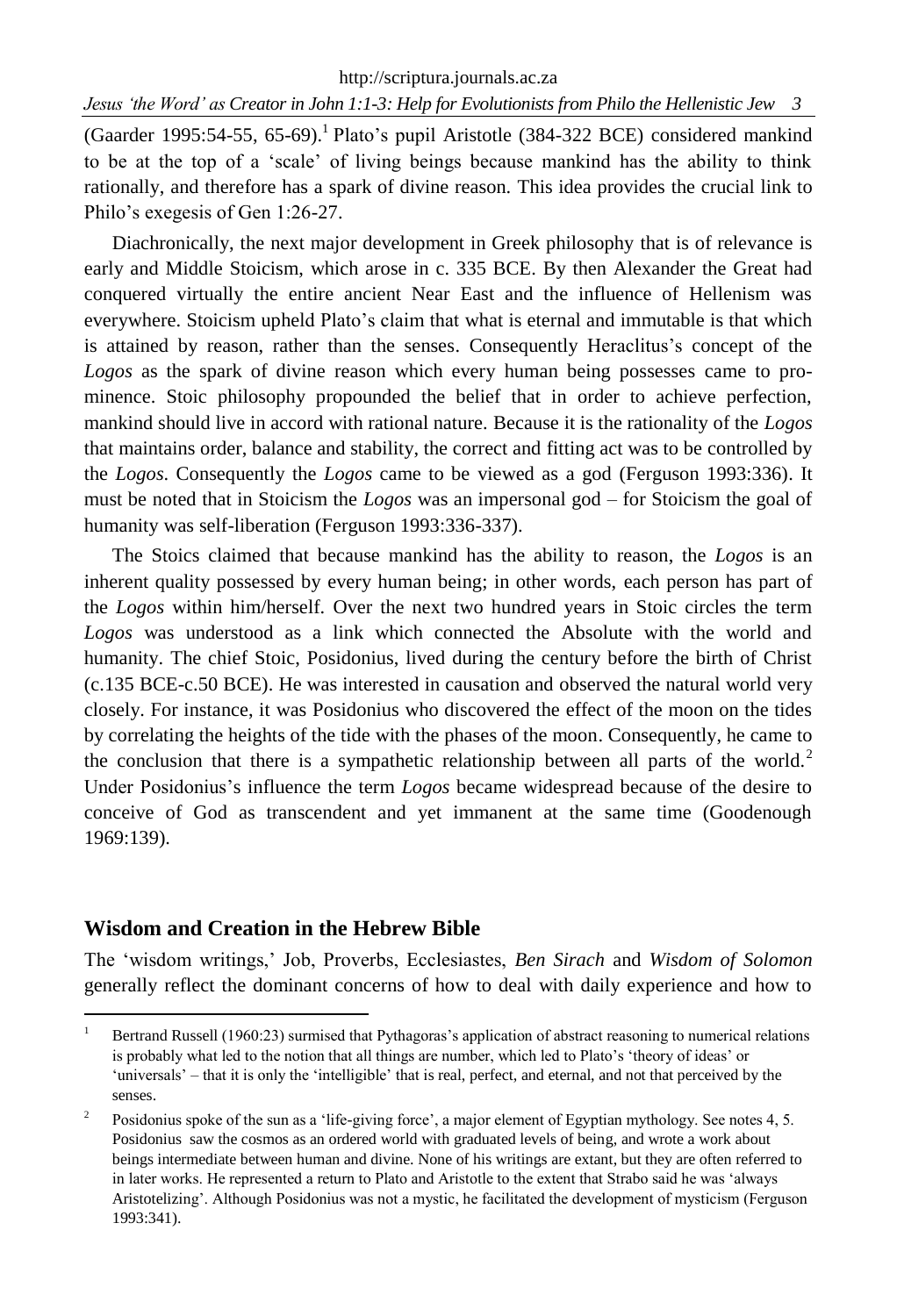cope with it (Metzger & Murphy 1994:623-624). The Jewish sages responsible for the Wisdom books were keen observers of the world around them, and they extended these observations to play an integral role in moral formation; the two aspects went hand in hand (Brown 2014:9, 16, 17). The Mosaic approach to Wisdom was that mankind should not question the ways of God, but by the  $5<sup>th</sup>$  century BCE Jewish Wisdom writings 'reflect a lively debate about the physical world' (Alexander 2003:4). In Proverbs 8 Wisdom (חכמה)  $i$ is personified, and in verse 22 Wisdom claims to have been created by  $\pi$ ו $\pi$  at the beginning of creation. The NRSV notes an alternative reading: not 'at', but 'as' the beginning of creation. The latter version is confirmed in the  $LXX$ <sup>3</sup>. Whatever the original reading, the implication that Wisdom was intimately connected to hvhy at the time of creation of 'the heavens and the earth' (Gen 1:1) is consistent with Proverbs 8:27 'When he established the heavens, I [Wisdom] was there.' Thus one can recognise the source of the statement in John 1:1b 'and the Word (*Logos* as Wisdom) was with God.' It is Philo's exegesis of Gen 2:26, 27 and 2:7, presented below, that provides the explanation of how John made the equation between the Old Testament's use of the words hmkH/**so<fia/** Wisdom with the Greek word λογος.

#### **Philo c.30 BCE-50 CE**

Philo's life overlaps with the time when Jesus lived on earth. Philo, the devout Jew and Hellenistic intellectual who understood the Mosaic religion in terms of Greek philosophy, lived and worked in Alexandria. Alexandria had been the intellectual hub of the Hellenistic world for centuries before the birth of Christ (see Evans 2004:294). In order to present a more complete picture of the ideas and cultural factors which contributed to the use of the word *Logos*, the ancient Egyptian background must be taken into consideration. Metzger & Murphy (1994:802) for instance note that most scholars agree that the second collection of proverbial sayings, 'The Words of the Wise' in Proverbs 22:17-23:11 is 'in some way dependent upon the Instruction of the Egyptian sage, Anmen-em-ope.' In the mythology of the culture from which Moses led the Hebrew people, it was through the 'heart and tongue' of Ptah that the world was created, that is, his words, or utterance. Ptah, the most ancient and pre-eminent of gods, was the god of Memphis, the ancient political capital of Egypt (Hart 1990:18). In Memphite mythology, Ptah coalesces with the deity which emerged from the primeval waters. Just as in Genesis 1:2 'the earth was a formless void and darkness covered the face of the deep, while a wind from God swept over the face of the waters',<sup>4</sup> so in Memphite theology a limitless ocean of water was imagined as having existed in darkness before the development of a structured cosmos.<sup>5</sup>

 $\overline{\mathbf{3}}$ **Κύριος** έκτισέ με άρχην όδων αύτου είς έργα αύτου, (The Lord made me the beginning of his ways for his works).

NRSV notes the alternative readings 'while the spirit of God' or 'while a mighty wind.'

<sup>&</sup>lt;sup>5</sup> Heliopolitan mythology is slightly different from the Memphite mythology: Atum, the sun god, arose out of goddess of the heavens, Nut, at the beginning of time to create the elements of the universe. He self-developed into a being and stood on the raised mound, the *Benben*. As supreme deity Atum was both 'artisan of the human race and commander of order in the universe' (Hart 1990:11, 18, 19).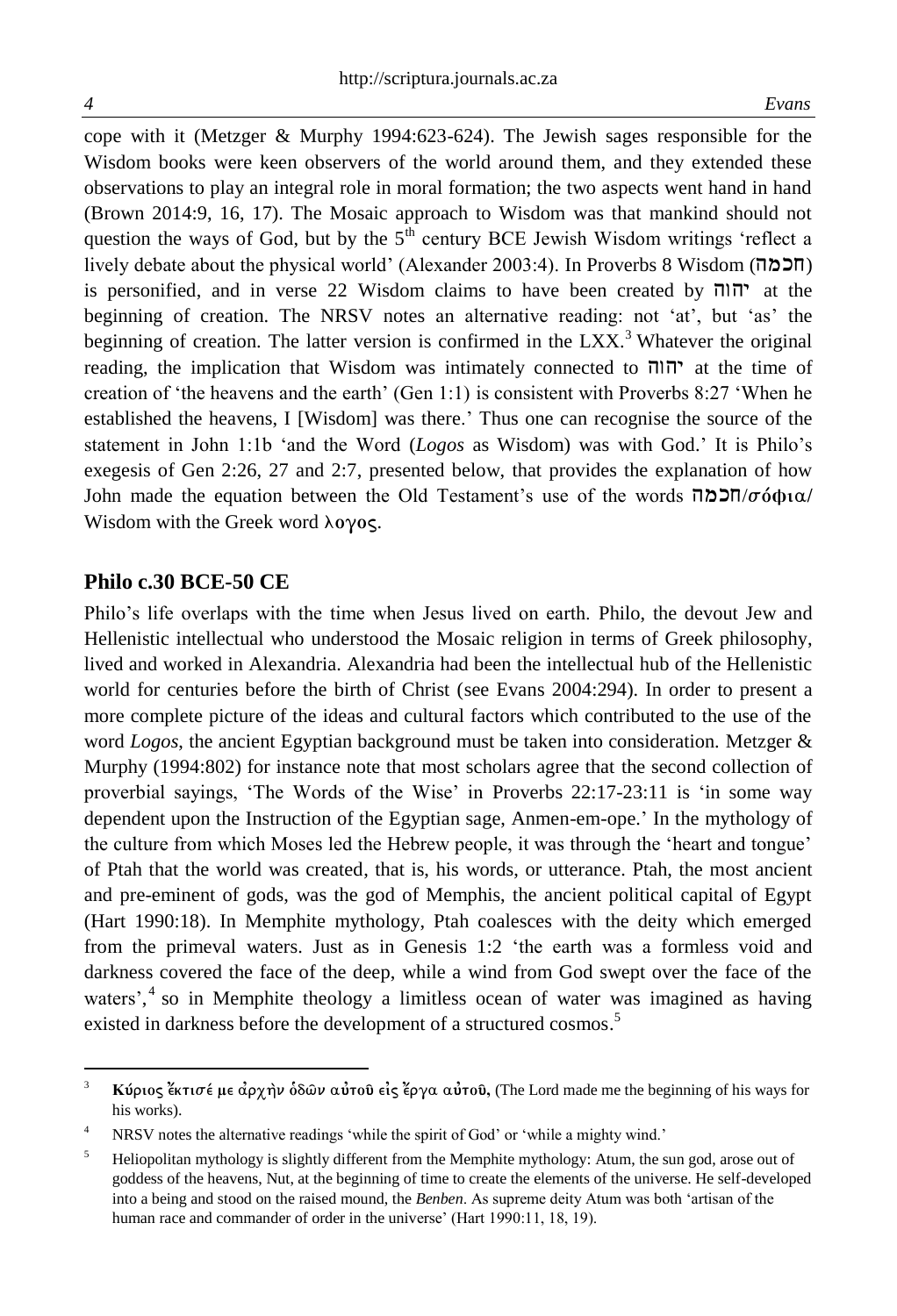http://scriptura.journals.ac.za *Jesus 'the Word' as Creator in John 1:1-3: Help for Evolutionists from Philo the Hellenistic Jew 5*

Amongst Philo's prolific writings there are explanations of the account of the creation of mankind in Genesis in terms of the Greek philosophical idea of the *Logos.* For Philo, the *Logos* is the instrument of God in the creation of the world because it is 'the divine reasonprinciple, the active element of God's creative thought (Isaacs 1992:197).' In *De Opificio Mundi* 69 (trans. Colson & Whitaker 1929:55) Philo explains that God has bestowed his own intellect upon mankind in the form of the  $\dot{\alpha}$ νθρώπινος νοῦς (the human mind):

**h** δε> εἰκων λέλεκται κατα τον τῆς ψυγῆς ἡγεμόνα νοῦν: ... ὃν γαρ ἔγει  $\lambda$ όγον ο μέγας ήγεμων εν άπαντι τω κόσμω, τούτον ως έοικε και ο[ *dνθρώπινος νο***υς έν ανθρώπω·** 

'… it is in respect of the Mind, the sovereign element of the soul that the word 'image' is used; ... for the human mind (of  $\vec{\alpha} \nu \theta \rho \vec{\omega} \pi \nu \rho \varsigma$ ) evidently occupies a position in men precisely answering to that which the great Ruler ( $o$ |  $\mu \in \gamma \alpha \varsigma$   $\eta \gamma \in \mu \omega \nu$ ) occupies in all the world.' 6

Thus, here Philo interprets the term  $\epsilon \in \mathbf{k}$  (image) to mean the soul's director or intellect; it is this specific aspect in which humankind stands in an image relation to God (Runia 2001:235). This concept becomes clearer in Philo's exegesis of Gen 1:26-27 and 2:7 in *De Opificio Mundi* 134 (trans. Runia 2001:82):

'After this he [Moses] says that God moulded the human being, taking clay from the earth, and he inbreathed onto his face the breath of life [Gen 2:7]. By means of this text too he shows us in the clearest fashion that there is a vast difference between the human being who has been moulded now [Gen 2:7] and the one who previously came into being after the image of God [Gen 1:27]. For the human being who has been moulded as senseperceptible object [Gen 2:7] already participates in quality, consists of body and soul, is either man or woman, and is by nature mortal. The human being after the image [Gen 1:27] is a kind of idea or genus or seal ( $i\delta \epsilon \alpha$ ,  $\nu$ ontos,  $\sigma \varphi \rho \alpha \gamma$  is perceived by the intellect, incorporeal, neither male nor female and is immortal by nature.'

In *De Opificio Mundi* 139 Philo emphasises the differences between the human being formed in Gen 1:27 as 'idea' with that formed in Gen 2:7 as 'physical creation':

'for the Creator, we know, employed for its [the soul's] making no pattern taken from any created thing, but solely, as I have said, His own Word ( $\epsilon \alpha$ **υτου**? λόγω).' Trans. Colson & Whitaker (1929:111).

' oύδενι γαρ έτέρω παραδέγματι των έν γενέσει προς την κατασκευην αύτης **έ**οικε χρήσασθαι, μόνω δ' ώς είπον τω έαυτου? λόγω.

In *De Opificio Mundi* 135 and *De Gigantibus* 52 Philo describes the *Logos* as the 'High Priest'/'archangelos' ( $\dot{\text{o}}$   $\dot{\alpha}$  $\rho \gamma$ **iepeure**  $\lambda$  $\dot{\alpha}$  $\gamma$  $\alpha$  $\varsigma$ ), and then unfortunately (because it is easily misconstrued), in *Questiones et Solutiones in Genesis* II.62 (trans. Colson & Whitaker 1929) Philo goes further and actually calls the *Logos* 'the second God':

 $\overline{a}$ 

<sup>&</sup>lt;sup>6</sup> Trans. Colson & Whitaker (1929:55). Runia (2001:227) notes that the phrase of μέγας ήγεμών is used of Zeus in Plato's *Phaedrus* myth, 246e4. The only other place Philo uses it, is for the sun at *Op*. 116: 'The sun, too, the great lord of the day' (δ τε μέγας ήγεμων ήμέρας ήλιος).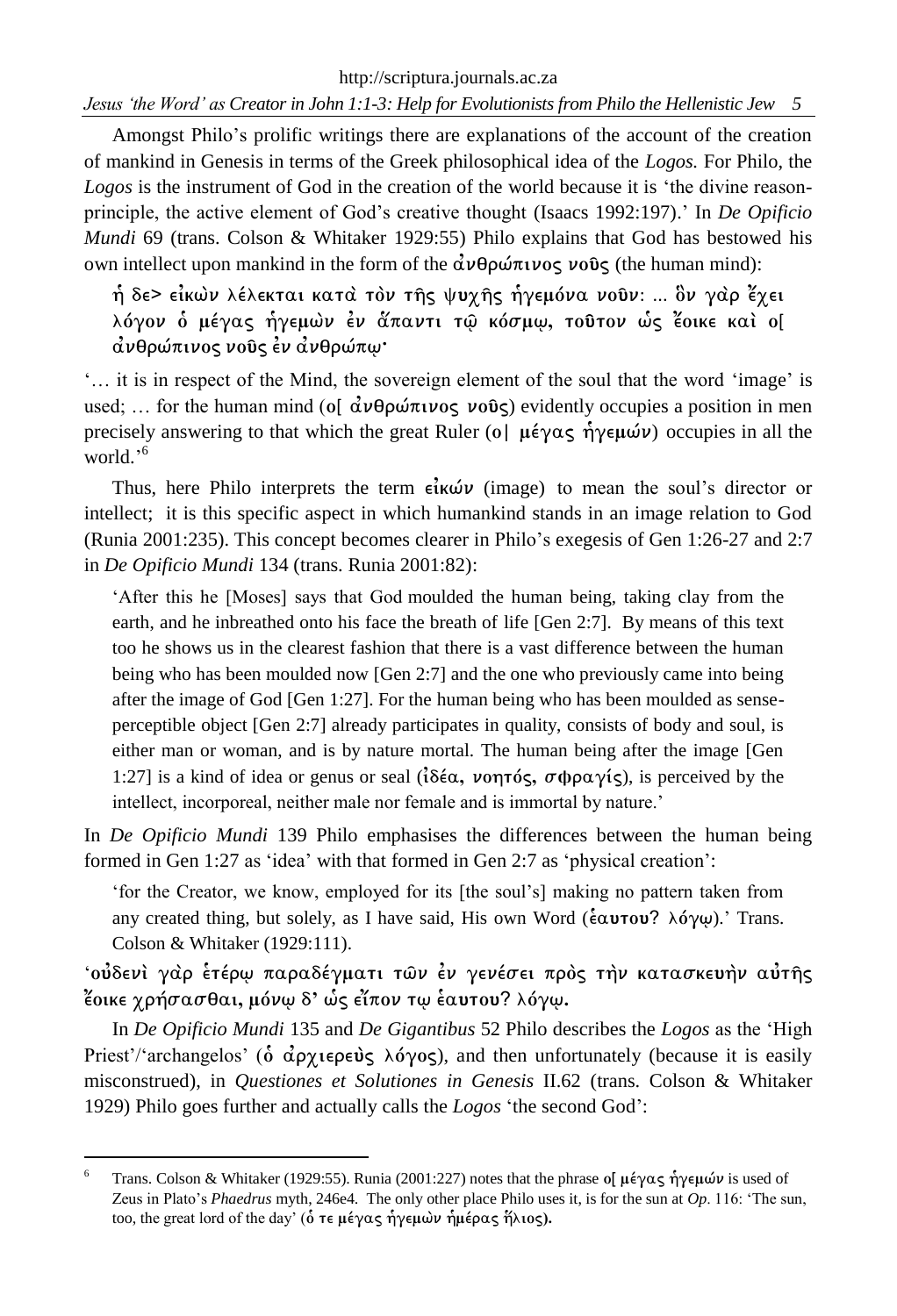1

'Why does (Scripture) say, as if (speaking) of another God, "in the image of God He made man" and not "in His own image?" Most excellently and veraciously this oracle was given by God. For nothing mortal can be made in the likeness of the most high One and Father of the universe but (only) in that of the second God, who is His Logos (πρὸς τὸν δεύτερον θεόν, <u>ὅς ἐστιν ἐκείνου λόγος</u>). For it was right that the rational (part) of the human soul should be formed as an impression by the divine Logos, since the pre-Logos God ( $\dot{\text{o}}$   $\pi \rho \text{o}$   $\tau \text{o} \hat{\text{o}}$   $\lambda \text{o} \gamma \text{o} \text{u}$   $\theta \epsilon \text{o} \zeta$ ) is superior to every rational nature. But he who is above the Logos (and) exists in the best and in a special form – what thing that comes into being can rightfully bear His likeness?<sup>77</sup>

However, in *Heres.* 205 the idea is qualified to make it clear that the *Logos* is a mediating **element between God and mankind: ἀρχαγγέλψ και> πρεσβυτάτψ λόγψ ... Ύνα**  $\mu \in \Theta$ όριος ατας το> γενόμενον διακρίνη του? πεποιηκότος 'To His Word, His chief messenger ... to stand on the border and separate the creature from the Creator. This same Word (both pleads with the immortal as suppliant for afflicted mortality and acts as ambassador of the ruler to the subject).' Thus, by virtue of its presence in humanity, the **deu<teroj qeo<j** as the Philonic Logos should be understood in its mediating characteristic. The exegesis of Gen 1:26-27 and 2:7 provides the background to what Runia (2001:327) noted was Philo's frequent use of the term  $\mu \in \Theta$  (properties) to denote the intermediate position of human beings in general. For instance, in *De Opificio Mundi* 135 Philo unifies the two accounts of the creation of mankind with the concept of the Philonic *Logos* as the μεθόριος (mediator):

'the sense-perceptible and individual human being has a structure which is composed of earthly substance and divine spirit, for the body came into being when the Craftsman took clay and moulded a human shape out of it, $\delta$  whereas the soul [Gen 1:27] obtained its origin from nothing which has come into existence at all, but from the Father and Director of all things. Not included: 'What he breathed in [Gen 2:7] was nothing else than the divine spirit which has emigrated here from that blessed and flourishing nature for the assistance of our kind, in order that, even if it is mortal with regard to its visible part, at least with regard to its invisible part it would be immortalized.' For this reason it would be correct to say that the human being stands on the borderline between mortal and immortal nature ( $\tau \delta \nu \tilde{\alpha} \nu \theta \rho \omega \pi \sigma \nu$ **θνητής και> αθανάτου φύσεως είναι μεθόριον). Sharing in both to the extent** necessary, he has come into existence as a creature which is mortal and at the same

<sup>7</sup> Pearson (1984b:329) suggests that the variety of interpretations found in Philo is probably due to his use of various traditions of exegesis. The idea that the soul is connected with heaven and the body with earth is found in both the Greek Platonic tradition but also in the later Jewish apocalyptic and rabbinic sources.

<sup>8</sup> Plato alludes to the creator god as ο δημιουργός in *Tim.* 28A6, but Runia (1986:107) notes that Plato was not the first Greek philosopher to describe  $\gamma \in \sigma_1$  in terms of a craftsman-creator. This allusion to the Craftsman is made in the syncretistic Alexandrian context where the mythology of Kothar-wa-Khasis of Ugarit (as related to that of Thoth as craftsman in Egypt) was still likely to have been part of general apperceptive mass of the Alexandrian context. Ugarit was destroyed in 1200 BCE, but its mythology has been demonstrated to live on a thousand years later in the book of Daniel (Mullen 1980:160).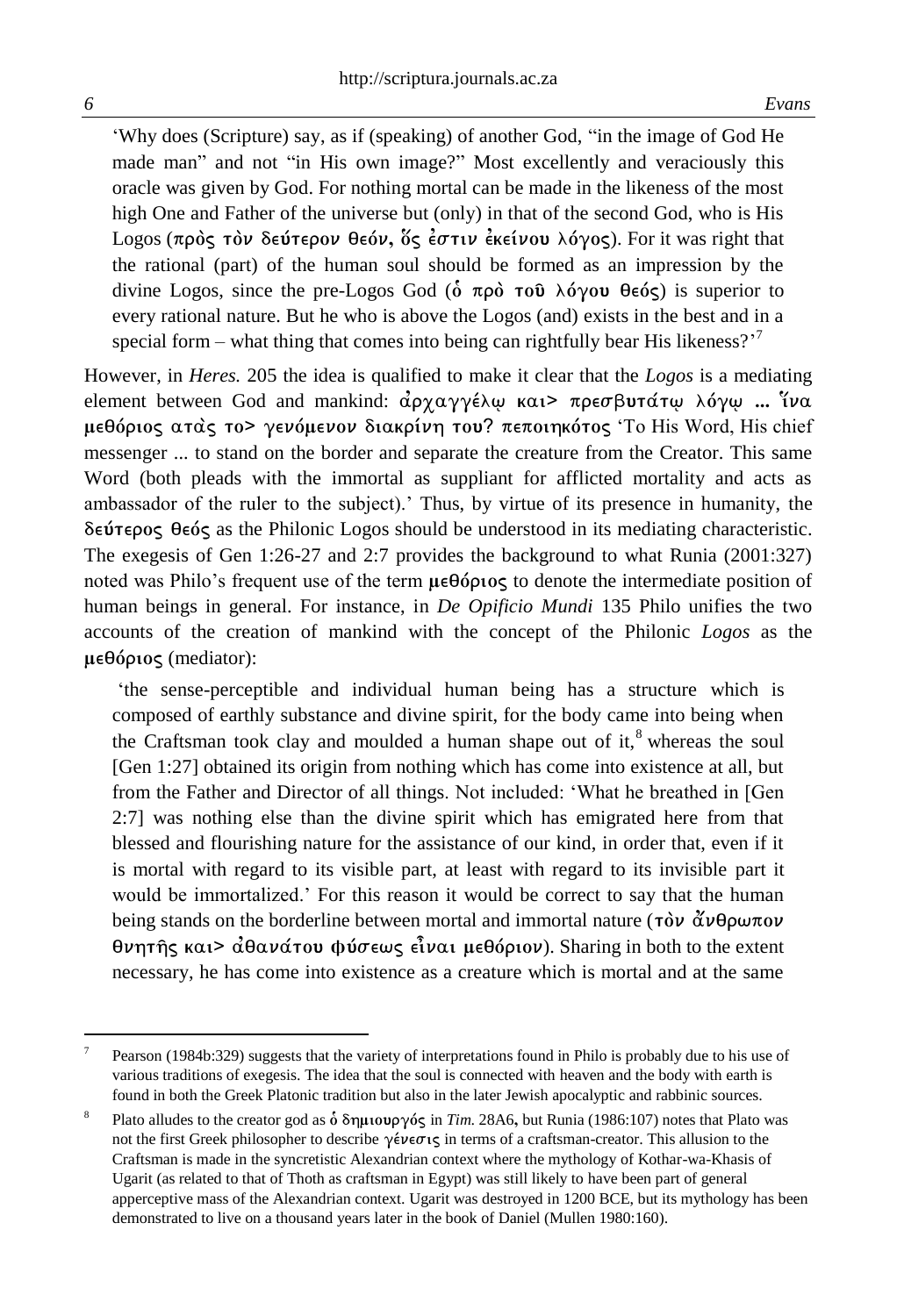*Jesus 'the Word' as Creator in John 1:1-3: Help for Evolutionists from Philo the Hellenistic Jew 7*

time immortal, mortal in respect of the body, immortal in respect of the mind' (trans. Runia 2001:82).

The ability of the *Logos* to be a perfect mediator is clarified by Philo's apt use of allegory in *Quis Rer*. 230, 231 (Colson & Whitaker 1932:278) where he uses the word '*Logos*' in association with birds in their qualities of having wings and 'soaring', equating these qualities with the two forms of reason – 'the archetypal reason above us' and the copy of it  $(\mu\mu\eta\mu\alpha)$  which human beings possess. This is done in the context of the indivisibility of the bird in Gen 15:10b: ואת־הצפר לא בתר 'but he did not cut the birds in two' (NRSV); as the bird, so the *Logos* is indivisible.

## **Discussion: John's use of Hellenistic Concepts**

Radice (2009:139) noted that in the Judeo-Hellenistic setting in the prologue of the Gospel of John there is an 'extraordinary philosophical affinity' between the Stoic concept of the creative *Logos* as the chief rational principle responsible for the creation of the cosmos and the creative word in the Bible. Platonism is employed as a bridge to make the vital link in Philo's rationale for mediation between God and mankind. For Philo, the *Logos* is and thus the instrument of God in the creation of the world (Isaacs 1992:197). Radice (2009:136) finds the source of Philo's concept of the *Logos* in *De Opificio* 24:

'If one were to use more direct terms, one might say that the *intelligible world* is nothing other than the divine *Logos* already engaged in the act of creation. ... and this is the doctrine of Moses, not mine.'

Because to Philo the *Logos* as 'the divine reason-principle' is the active element of God's creative thought – the power through which God frames the world – he calls it the **δεύτερος θεός.** Thus the *Logos* is called the δεύτερος θεός in the sense of making mediation possible between mankind and the deity (Isaacs 1992:196, 197).<sup>9</sup> Isaacs stresses that the  $\delta \epsilon \hat{\nu} \tau \epsilon \rho o \varsigma$  be  $\delta \varsigma$  is the incorporeal Word or Thought of God, definitely not a distinct and separate being subordinate to God. Bousset (1913:389) explains this development of the *Logos* as medium of creation by means of the concept of a hypostasis: he perceives this to occur where the 'monotheistic idea struggles free from the older polytheism'. The monotheistic tendency 'volatises' originally concrete figures of deities into abstract figures which are half person and half qualities of God, to satisfy the quest for a transcendent, purely spiritual interpretation of God. This reverts back to the Stoic belief that the correct or 'fitting' act is to be controlled by the *Logos* (Ferguson 1993:335, 337).

The concept expressed by Plato in De *Opificio Mundi* 135 of the human being standing on the borderline between mortal and immortal nature, as contained in the term  $\mu \in \theta$  optos, was crucial because it indicated that humankind has the potential to be part of heaven as well as of earth. Philo refers to Deut 5:5a where Moses says 'and I stood between the Lord and you' to explain the status of the *Logos*; that it is 'neither uncreated as God, nor created as you, but midway between the two extremes, a surety to both sides ...'

 $\overline{a}$ 

<sup>&</sup>lt;sup>9</sup> Cf. Heb 1:2.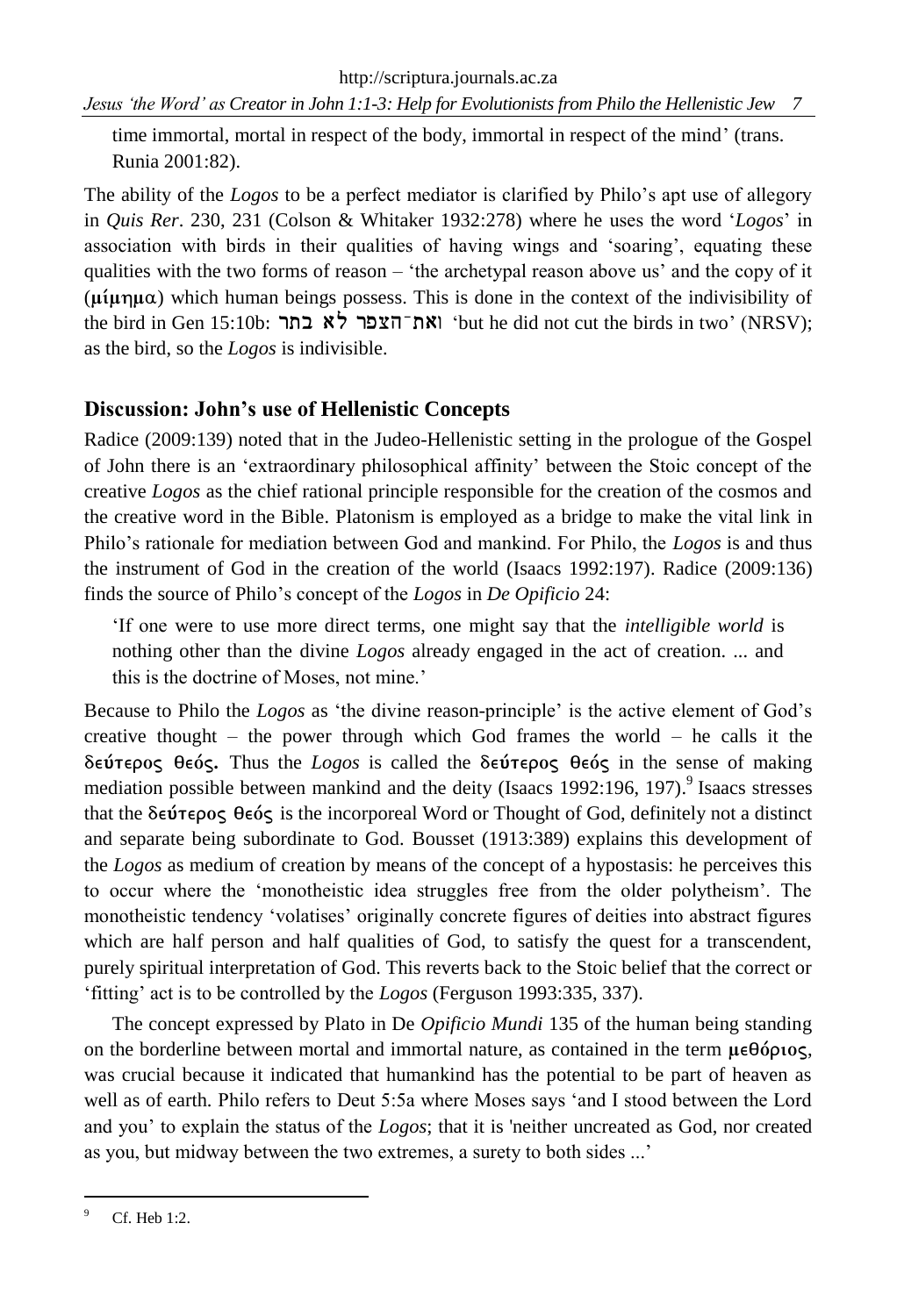$\overline{a}$ 

The term *Logos* does not appear at all in the Greek text of the creation account in Genesis, but John conceives of the coming into being of the world in terms of Philo's Hellenistic concept of the presence of the *Logos* as mediator in humanity as part or spark of God, to convey the mediation between the divine and human world in a new way.

#### **Conclusion**

Philo's exegetical development of Jewish Wisdom traditions in terms of *Logos* allows him to affirm the transcendence of the Creator and at the same time his accessibility to the world he has made, because the *Logos* is present in humanity itself according to Philo's exegesis of Gen 2:7.<sup>10</sup> In Judaism in the Greek-speaking world, especially in Egypt, God was no longer only the God presented in the Old Testament: 'He was the Absolute, connected with phenomena by His Light-Stream, the *Logos* or Sophia' (Goodenough 1969:7-8).<sup>11</sup> The Platonic idea of a demiurge below the highest God was already dominant by the first century BCE, and the *Logos* was regarded as the medium of creation and government of the world (Fossum 1982:356). Therefore it can be seen that the concept of Jesus Christ as the *Logos* and Creator as expressed in the Nicene Creed, was not entirely unprecedented. Witherington III (1994:235, 249) assumes that Wisdom became identified with Jesus of Nazareth in the Q tradition, but the apostle Paul was a very important facilitating link in the reception of John's understanding of Christ as the *Logos* and creator of the world. Long before Neoplatonism arose, Paul the highly educated rabbi and Philo were 'fishing in the same pool' (as Henry Chadwick put it) – they had the Hellenistic Jewish background in common (Ferguson 1993:451, 454).<sup>12</sup>

That Jesus walked the earth is undeniable, but without Greek philosophy his identification as God and Creator of the world as stated in John 1:1c-2 would not have been possible. Ultimately, when understood in terms of pre-existent Wisdom, John's use of the Greek word *Logos* brings us a little nearer to understanding the mystery of Jesus Christ as God the Creator, as expressed in the Nicene Creed: '... being of one substance with the Father, by whom all things were made.'

<sup>&</sup>lt;sup>10</sup> By the time of Neoplatonism (205-270 CE) Hellenism had been influenced by a fusion of religions, and that was why a concise and exclusive summary of Christian doctrine had to be devised. The central tenet of the Nicene Creed for instance, is that Jesus is both God who had become man (not a 'demigod'), and truly a man who had shared the misfortunes of mankind and actually suffered crucifixion.

<sup>&</sup>lt;sup>11</sup> Thus for instance Philo can explain Abraham's sacrifice of Isaac in *Cher* 26-32 (Gen 22:6) in terms of the Pythagorean-Platonism of Alexandria in terms of ascent of the soul in order to be reunited with God, which necessitates severance from the 'sensible' or irrational life (Goodenough 1969:7-8).

<sup>&</sup>lt;sup>12</sup> For instance Eph 3:9: 'And to make all *(men)* see what *(is)* the fellowship of the mystery, which from the beginning of the world hath been hid in God, who created all things by Jesus Christ' (KJV).' Interestingly, the NRSV edition does not include 'by Jesus Christ.' It is not certain that Paul wrote the letter to the Ephesians, but it was very likely written at about the same time as the gospel of John, near the end of the first century (Metzger & Murphy 1994: 124, 272). The Nicene Creed *per se* dates to even later than the Council of Nicene (325 CE), but expresses accurately the belief expounded there that Jesus Christ was 'begotten of the Father before all worlds … being of one substance with the Father, by whom all things were made.'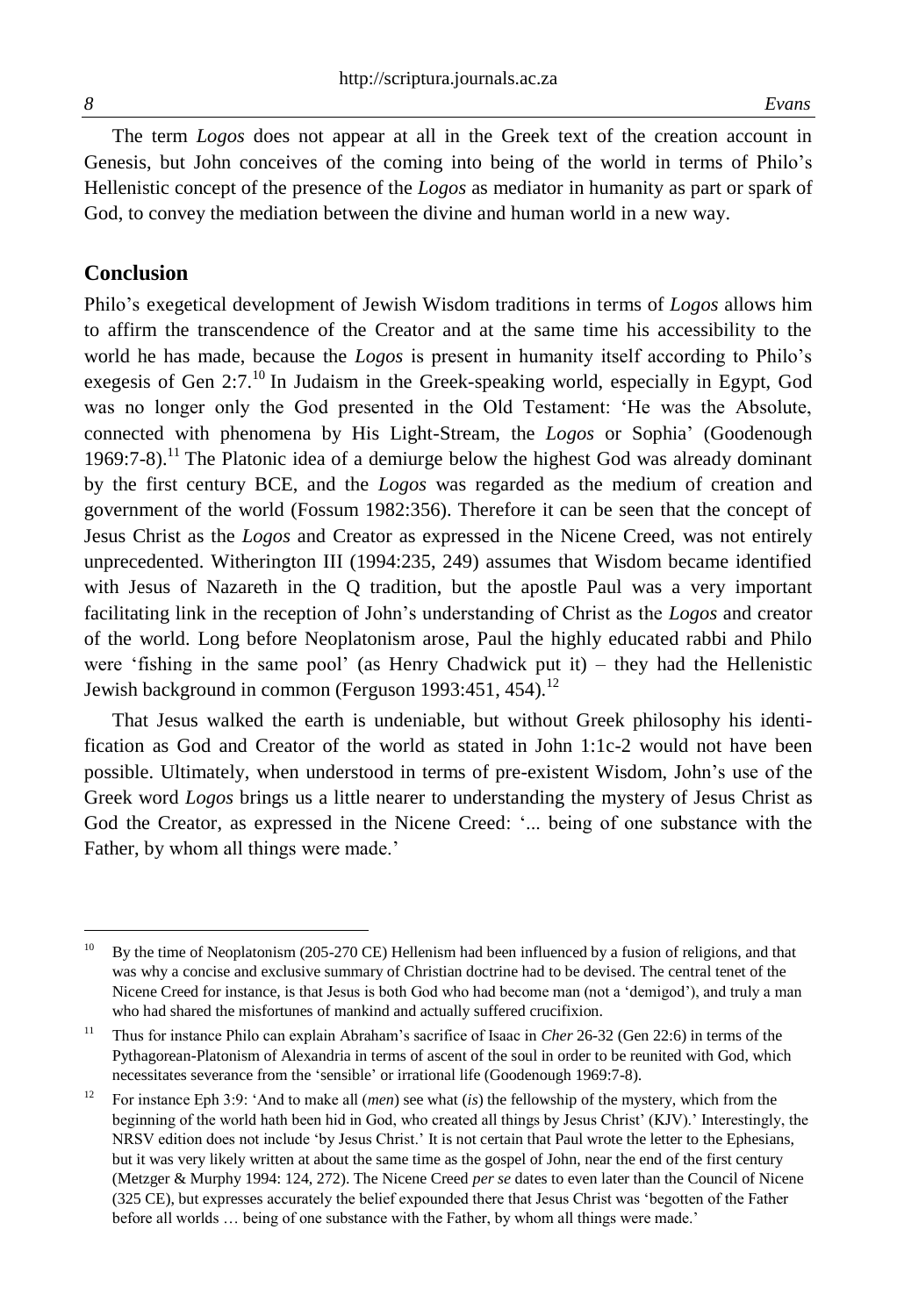*Jesus 'the Word' as Creator in John 1:1-3: Help for Evolutionists from Philo the Hellenistic Jew 9*

## **BIBLIOGRAPHY**

- Alexander, PS 2003. 'Enoch in Millennial Perspective. On the Counter-cultural Biography of an Apocalyptic Hero', in McNamara 2003:1-19.
- Brown, WP 2014. *Wisdom's Wonder. Character, Creation, and Crisis in the Bible's Wisdom Literature.* Grand Rapids, Michigan/Cambridge, UK: William B Eerdmans Publishing Company.
- Bousset, W 1913. *Kyrios Christ*. Trans. J Steely. Göttingen: Vandenhoeck and Ruprecht.
- Colson FH & Whitaker GH (Translators) 1929. *Philo.*Vol I-V. Loeb Classical Library. Cambridge, Massachusetts/London: Harvard University Press.
- Evans, AHM 2004. 'Hellenistic and Pharaonic Influences on the Formation of Coptic Identity.' *Scriptura* 2:292-301.
- Ferguson, E 1993. *Backgrounds of Early Christianity.* Grand Rapids, Michigan: William B Eerdmans Publishing Company.
- Fossum, JE 1982. *The Name of God and the Angel of the Lord. The Origin of the Idea of Intermediaries in Gnosticism.* Utrecht: Drukkerij Elinkwijk BV.
- Gaarder, J 1995. *Sophie's World. A Novel about the History of Philosophy.* (trsl.) Paulette Moller. London: Phoenix House.
- Goodenough, ER 1969. *Light by Light. The Mystic Gospel of Hellenistic Judaism.* New Haven: Repr. Amsterdam.
- Hart, G 1990. *Egyptian Myths*. London: British Museum Press.
- Isaacs, ME 1992. *Sacred Space. An Approach to the Theology of the Epistle to the Hebrews.* Sheffield: Sheffield Academic Press.
- Kamesar, A (ed.) 2009. *The Cambridge Companion to Philo.* New York: Cambridge University Press.
- McNamarah, M (ed.) 2003. *Apocalyptic and eschatological heritage. The Middle East and Celtic Realm.* Dublin: Four Courts Press.
- Metzger BM & Murphy, RE (eds.) 1994. *The New Oxford Annotated Bible. New Revised Standard Version.* New York: Oxford University Press.
- Mullen, ET Jr. 1980. *The Assembly of the Gods.* Harvard Semitic Monographs 24. Atlanta, Georgia: Scholars Press.
- Pearson, BA, 1984. 'Philo and Gnosticism,' in Haase, 295-342.
- Radice, R 2009. 'Philo's Theology and Theory of Creation' in Kamesar, 124-145.
- Runia, DT 1986. *Philo of Alexandria. On the Creation and Timaeus of Plato.* Leiden:Brill.
- Runia, DT 2001. *Philo of Alexandria. On the Creation of the Cosmos according to Moses. Introduction, Translation and Commentary.* Leiden: Brill.